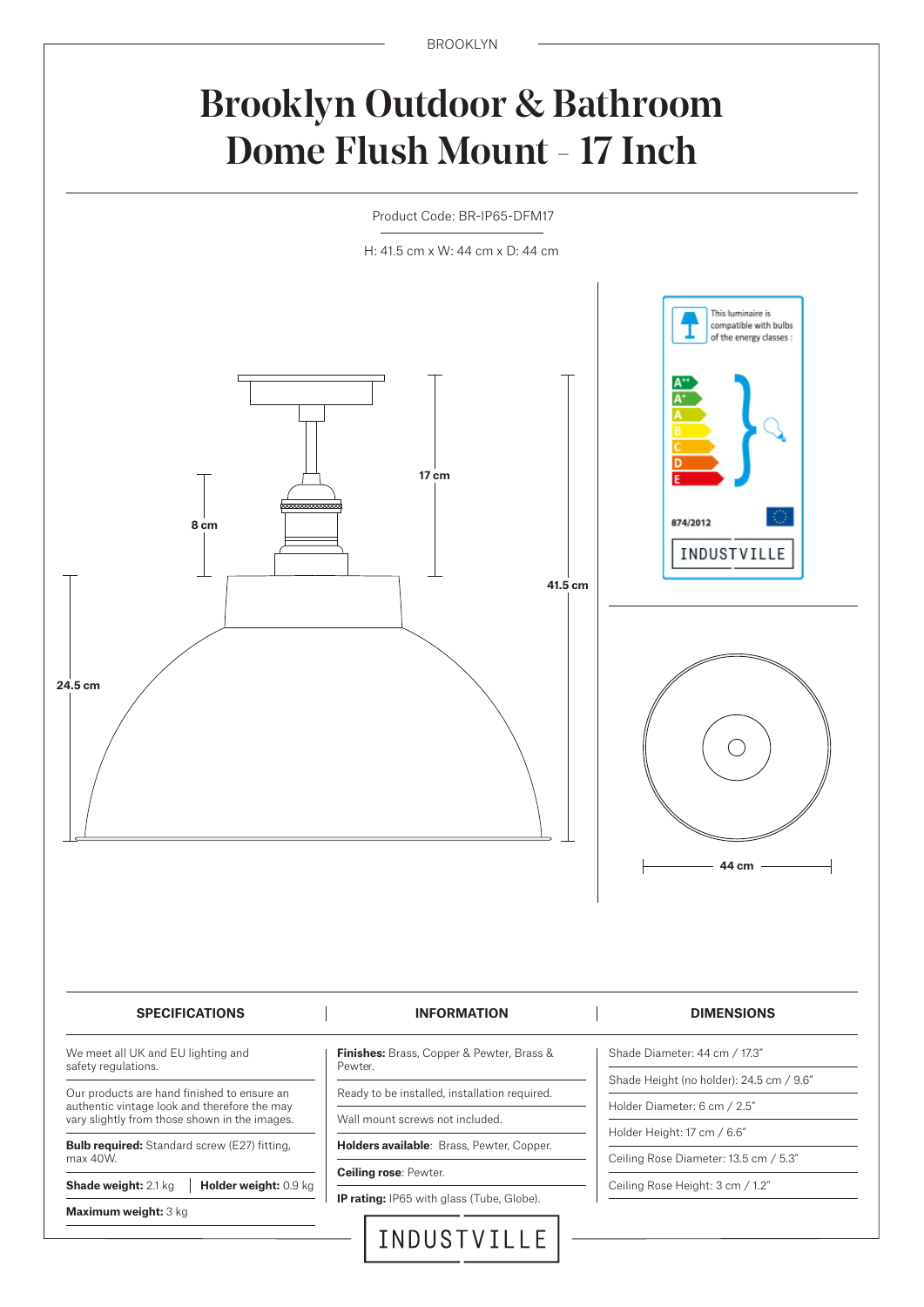BROOKLYN

## Brooklyn Outdoor & Bathroom Flush Mount Holder

Product Code: BR-IP65-FMH

H: 17 cm x W: 13.5 cm x D: 13.5 cm



# This luminaire is compatible with bulbs of the energy classes : 874/2012 INDUSTVILLE **8 cm15 cm** Holder Diameter: 6 cm / 2.5"

We meet all UK and EU lighting and safety regulations.

Our products are hand finished to ensure an authentic vintage look and therefore the may vary slightly from those shown in the images.

**Bulb required:** Standard screw (E27) fitting, max 40W.

**Holder weight:** 0.87 kg **Glass weight:** 0.3 kg

**Finishes:** Brass, Pewter, Copper. Ready to be installed, installation required.

Wall mount screws not included.

**Ceiling rose:** Pewter.

**IP rating:** IP65 with glass

Holder Height: 17 cm / 6.6"

Ceiling Rose Diameter: 13.5 cm / 5.3"

Ceiling Rose Height: 3 cm / 1.2"

INDUSTVILLE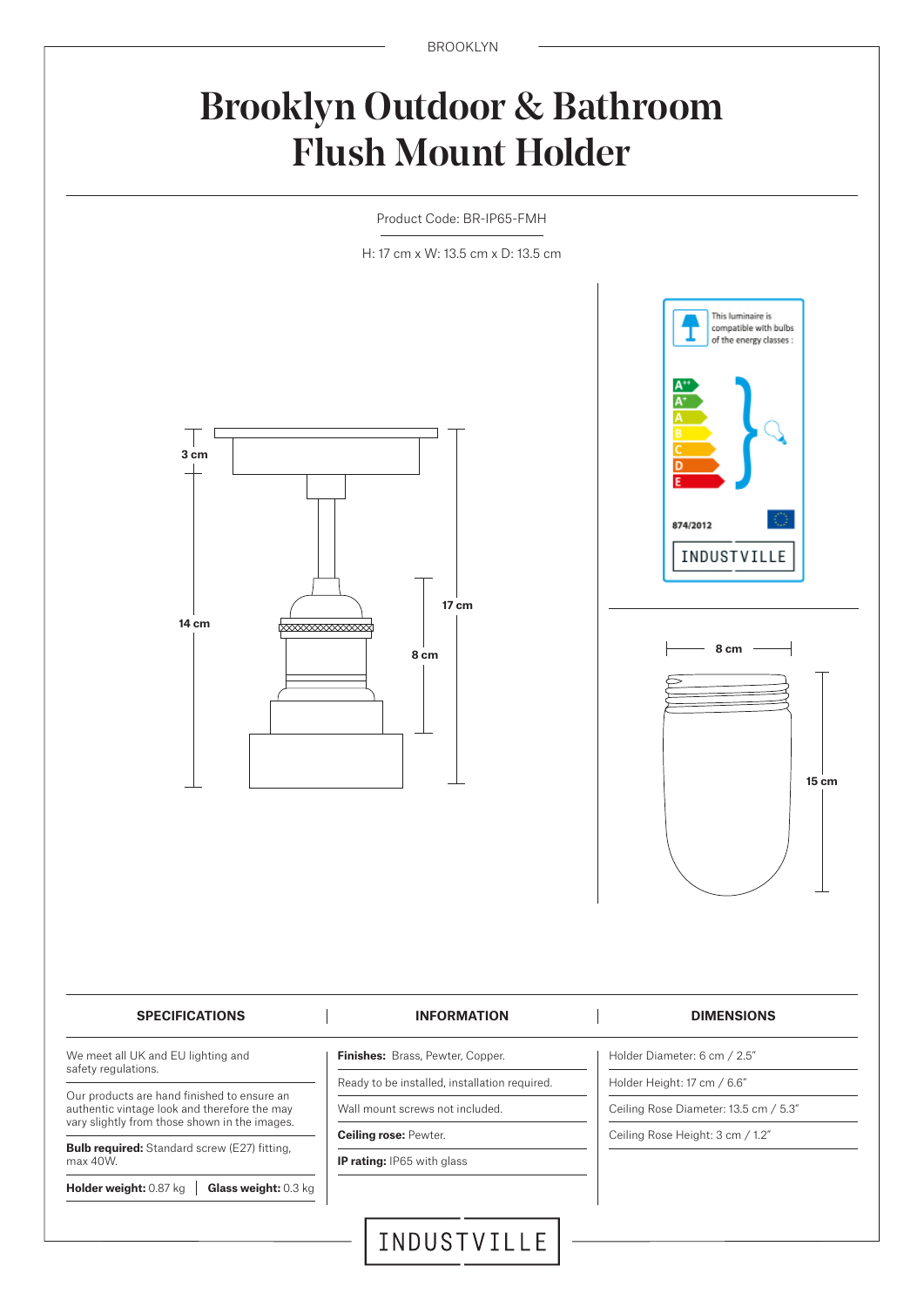BROOKLYN

### Brooklyn Outdoor & Bathroom Flush Mount Holder - Globe Glass

Product Code: BR-IP65-FMH-GLG

H: 17 cm x W: 13.5 cm x D: 13.5 cm



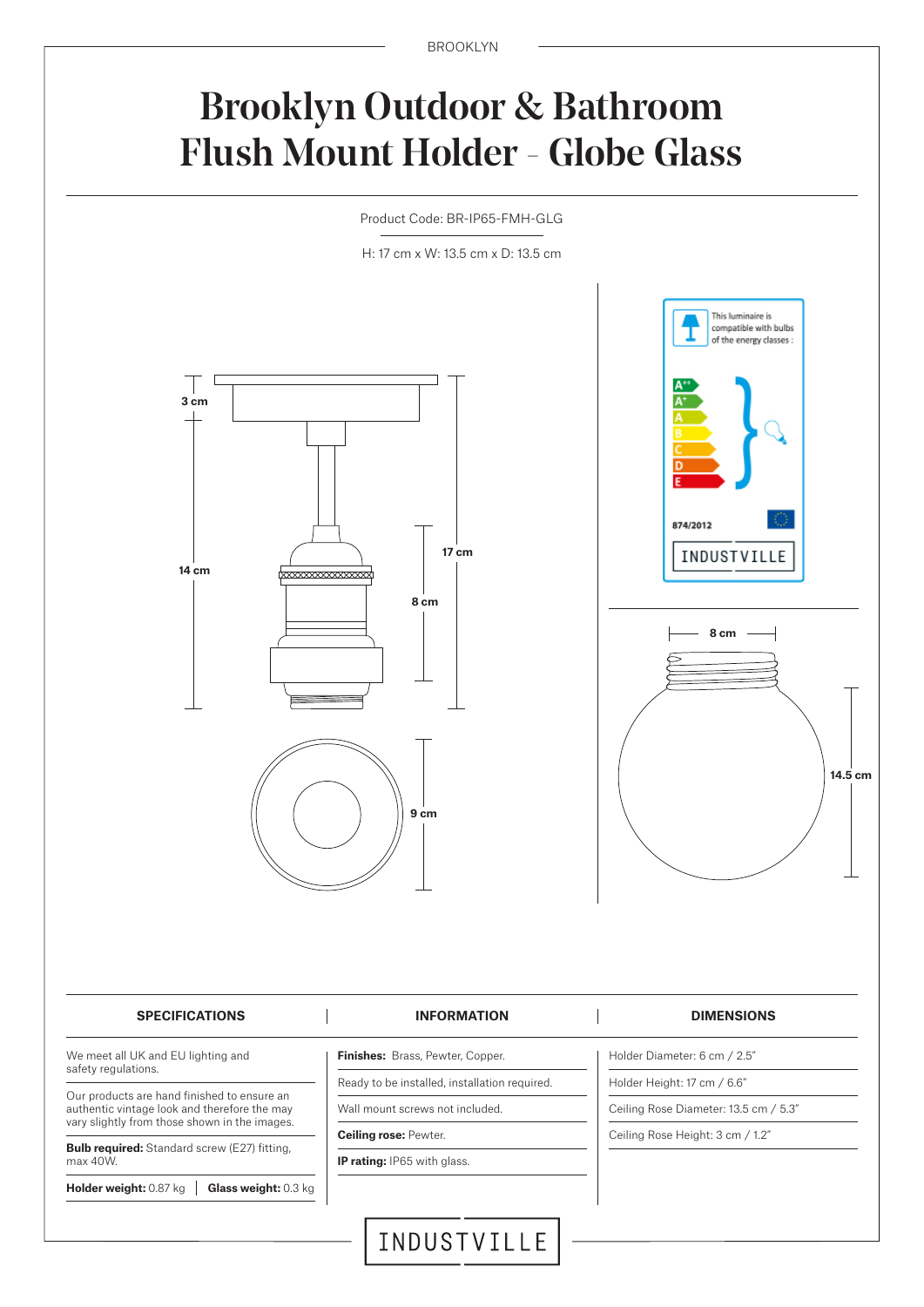# Dome - 17 Inch - Shade Only

Product Code: D17-SO